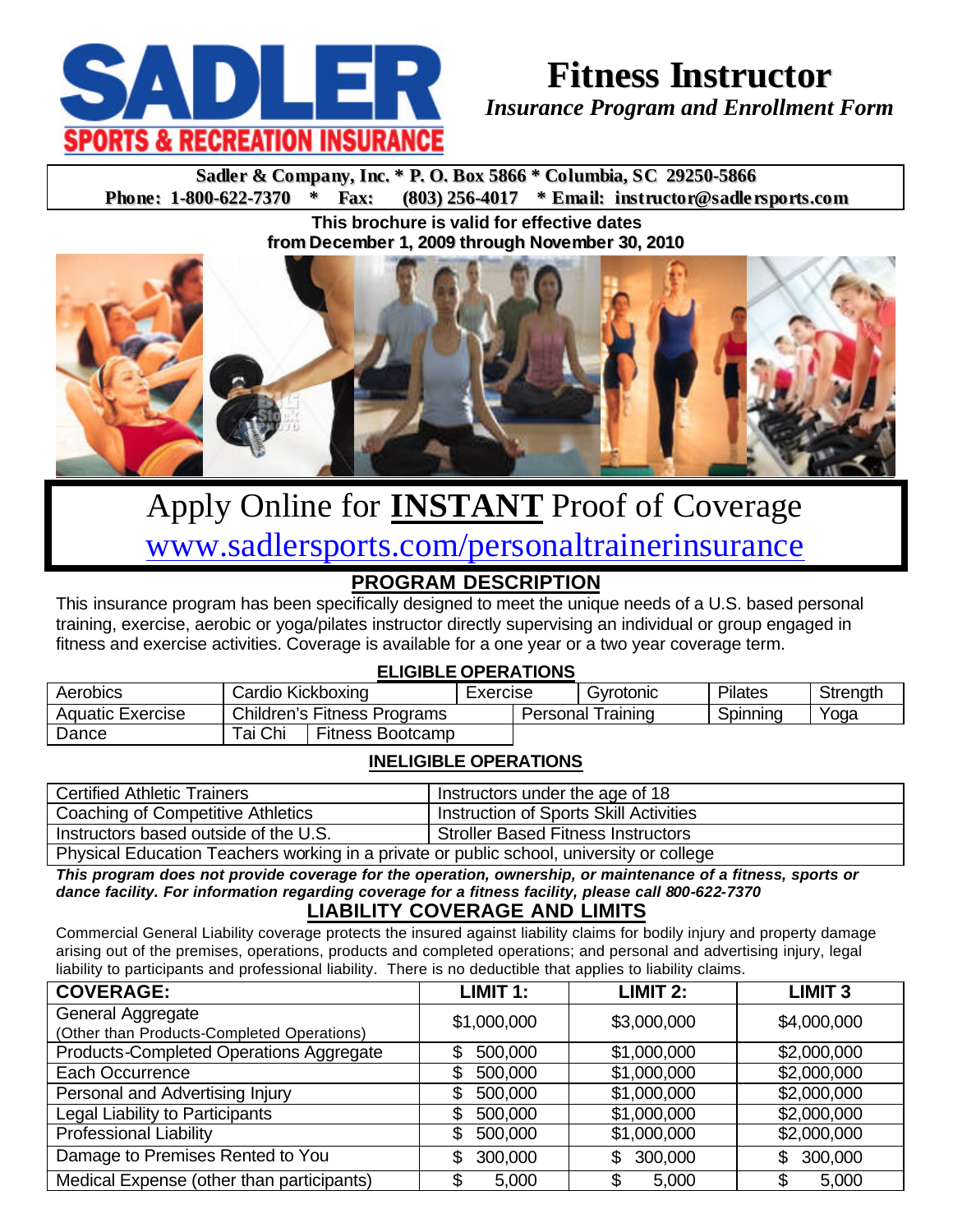## **NOTABLE EXCLUSIONS**

#### **The following represent only some of the exclusions contained in this policy.**

| Abuse, molestation,                                                          | Amusement Devices (ex: rides,                                                           |                          | <b>Nuclear Energy Liability</b> |                                     | Those activities listed as     |  |
|------------------------------------------------------------------------------|-----------------------------------------------------------------------------------------|--------------------------|---------------------------------|-------------------------------------|--------------------------------|--|
| harassment or sexual                                                         | slides, inflatables, bungees,<br>Fungi or Bacteria                                      |                          | ineligible                      |                                     |                                |  |
| misconduct                                                                   | climbing walls, dunk tanks)                                                             | Physicals/stress Testing |                                 |                                     | <b>Weight Control Programs</b> |  |
| Asbestos                                                                     | <b>Speaking Engagements</b>                                                             | Pollution<br>Lead        |                                 |                                     | <b>Dietician Services</b>      |  |
| <b>E-Commerce Consulting</b>                                                 | Physical Therapy, massage or salon services<br>Medical, therapy or health care services |                          |                                 |                                     |                                |  |
| Media Appearances                                                            | <b>Media Publications</b>                                                               | Fireworks                |                                 | <b>Employment Related Practices</b> |                                |  |
| Training programs for law enforcement, public safety and military personnel. |                                                                                         |                          |                                 |                                     |                                |  |
| The sale or distribution of herbal, medicinal or nutritional products        |                                                                                         |                          |                                 |                                     |                                |  |
| Management or operation of a fitness, dance or exercise facility.            |                                                                                         |                          |                                 |                                     |                                |  |

#### **Carrier**

Coverage is provided by a carrier A+ (superior) by AM Best Company.

#### **Premium Information**

**100% of the premium is fully earned at the inception date and is not refundable in the event of cancellation.** *Note: All Florida applicants must add a 1% state mandated Hurricane Catastrophe Fund assessment fee to the total premium.*

**PLEASE NOTE: In order to qualify for the Certified Rate, there MUST be an expiration date and certification number noted on your certification, and you must enter the information below.** 

## **CERTIFIED FITNESS INSTRUCTOR (must indicate certification)**

**NOTE: If you are not currently certified in a program recognized by the insurance carrier you must choose the noncertified rates. If you become certified during the policy period, you must wait until your renewal date to use the certified rates. You can contact Sadler & Company to see if your certification is approved for this program.**

| <b>COVERAGE OPTIONS</b> | <b>Limit of</b><br>Liability | 1-Year<br><b>Premium</b> | <b>FL Applicant</b><br>1-Year Premium   | 2-Year<br><b>Premium</b> | <b>FL Applicant</b><br>2-Year Premium |
|-------------------------|------------------------------|--------------------------|-----------------------------------------|--------------------------|---------------------------------------|
| Option 1                | 500,000                      | \$144.00                 | \$145.44                                | \$258.00                 | 260.58                                |
| Option 2                | 1,000,000<br>\$              | \$179.00                 | 180.79                                  | \$ 323.00                | 326.23                                |
| Option 3                | 2,000,000<br>$\mathbb{S}^-$  | \$269.00                 | \$271.69                                | \$484.00                 | 488.84                                |
|                         |                              |                          | <b>NON-CERTIFIED FITNESS INSTRUCTOR</b> |                          |                                       |
| <b>COVERAGE OPTIONS</b> | <b>Limit of</b><br>Liability | 1-Year<br><b>Premium</b> | <b>FL Applicant</b><br>1-Year Premium   | 2-Year<br><b>Premium</b> | <b>FL Applicant</b><br>2-Year Premium |
| Option 1                | 500,000                      | \$189.00                 | 190.89                                  | \$ 331.00                | 334.31                                |
| Option 2                | 1,000,000<br>S               | \$230.00                 | \$232.30                                | \$414.00                 | \$.<br>418.14                         |
| Option 3                | 2,000,000<br>\$.             | \$345.00                 | \$348.45                                | \$621.00                 | 627.21                                |

#### **HOW TO OBTAIN COVERAGE**

1. APPLY ONLINE at www.sadlersports.com/personaltrainerinsurance

2. Remit the completed and signed enrollment form, corresponding premium payment, and a copy of your current

certification, if any, to: **Sadler & Company, Inc. Phone: 1-803-254-6311 or 1-800-622-7370**

**PO Box 5866 Fax: 1-803-256-4017 Columbia, SC 29250-5866 Email: instructor@sadlersports.com**

- 3. You will be notified by Sadler and Company, Inc., if for any reason, your submission to this insurance program is declined or determined to be ineligible for coverage and your premium payment will be returned.
- 4. If your enrollment is accepted, Sadler & Company, Inc will issue your coverage documents.
- 5. Coverage will become effective the day after your enrollment form and premium payment are received by Sadler & Company, Inc, or on a later date that you may specify.
- 6. Coverage is provided on a one or two year basis depending upon which option you purchase.
- 7. Please allow 6 business days for processing.

*NOTE: Any requests to amend or change coverage or the information reported on the enrollment form must be submitted in writing to Sadler & Company, Inc.*

*THIS BROCHURE IS FOR ILLUSTRATIVE PURPOSES ONLY AND IS NOT A CONTRACT OF INSURANCE. YOU MUST REFER TO THE POLICY FOR COMPLETE INFORMATION REGARDING COVERAGE TERMS, CONDITIONS, AND EXCLUSIONS. YOU MAY REQUEST A COPY OF THE FULL POLICY BY SUBMITTING A WRITTEN REQUEST TO SADLER & COMPANY, INC., P O BOX 5866, COLUMBIA, SC 29250-5866.*

*NOTE TO ALL AGENTS & BROKERS– there are no commissions included in this program. Premiums are NET and may not be altered on the enrollment form. In addition, proof of coverage will be sent direct to the named insured and will not be sent to an agent.*

*NOTE: Any requests to amend or change coverage or the information reported on the enrollment form must be submitted in writing to Sadler & Company, Inc.*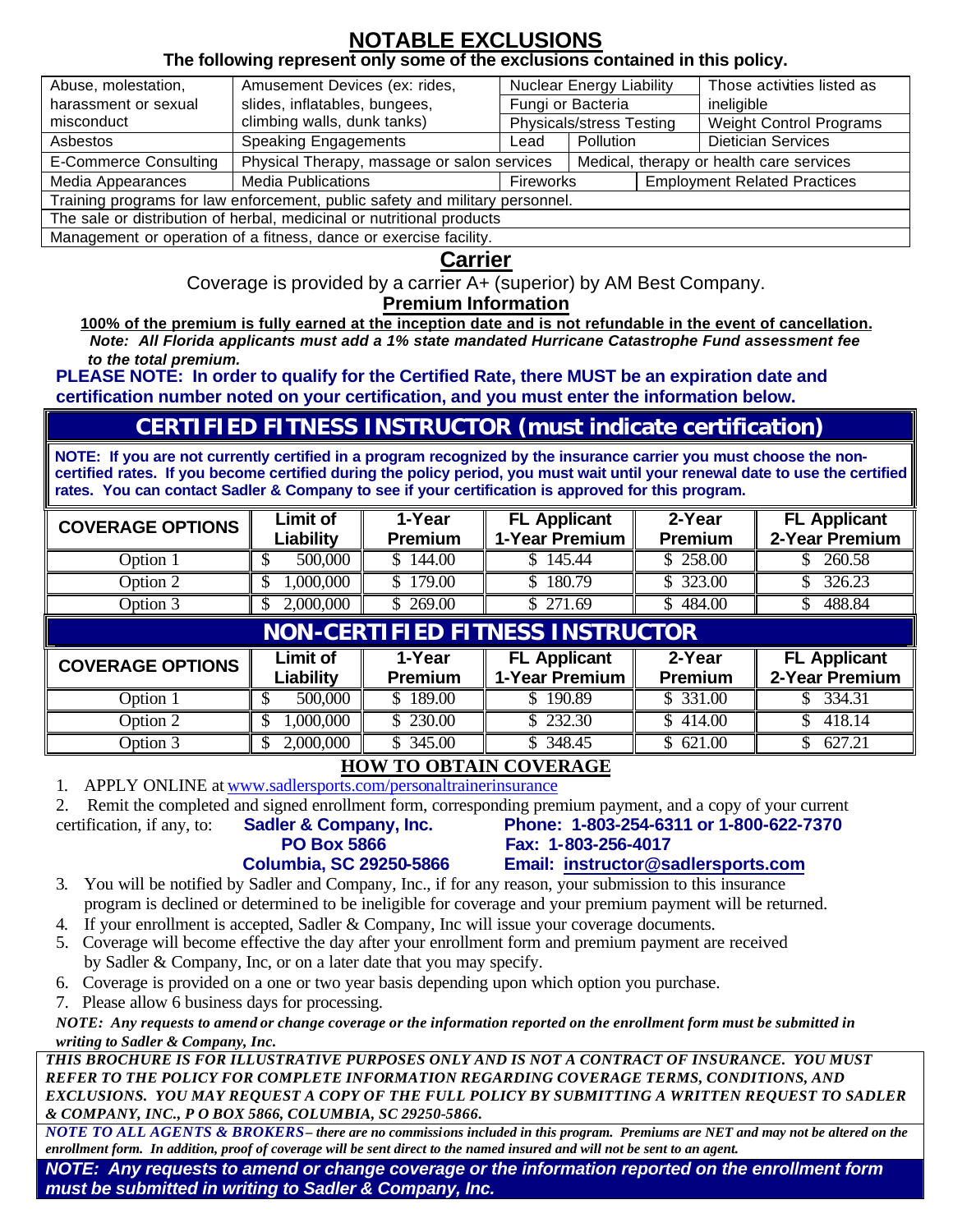

## Fitness Instructor

**Insurance Enrollment Form**

*P. O. Box 5866, Columbia, SC 29250-5866 Phone: (800) 622-7370, Fax: (803) 256-4017*

**This enrollment form is valid for effective dates from December 1, 2009 through November 30, 2010**

| 1 <i>HORE</i> , $(000)$ $022 - 7370$ , 1 a.m. $(003)$ 230 $-7017$                                                                                                                                                                                       |                                        |                                                  |                                                                                     |                                         | <u>trom becember 1, 2009 through November 30, 2010</u> |
|---------------------------------------------------------------------------------------------------------------------------------------------------------------------------------------------------------------------------------------------------------|----------------------------------------|--------------------------------------------------|-------------------------------------------------------------------------------------|-----------------------------------------|--------------------------------------------------------|
|                                                                                                                                                                                                                                                         |                                        |                                                  | Please Type Or Print In Black Ink                                                   |                                         |                                                        |
| This form must be completed, signed and returned with your payment. The submission of this enrollment form and/or the<br>acceptance of payment does not guarantee coverage. Completion of this enrollment form confirms your desire to obtain insurance |                                        |                                                  |                                                                                     |                                         |                                                        |
| through the Sports, Leisure and Entertainment Risk Purchasing Group. Certain operations are not eligible for coverage by this                                                                                                                           |                                        |                                                  |                                                                                     |                                         |                                                        |
| program. Sadler & Company, Inc. reserves the right to decline any request for coverage.                                                                                                                                                                 |                                        |                                                  |                                                                                     |                                         |                                                        |
| Instructor's Name: (as it should appear on the policy):                                                                                                                                                                                                 |                                        |                                                  |                                                                                     |                                         |                                                        |
| Mailing Address:                                                                                                                                                                                                                                        |                                        |                                                  |                                                                                     |                                         |                                                        |
| City:                                                                                                                                                                                                                                                   |                                        |                                                  | State:                                                                              | Zip:                                    |                                                        |
| Home Phone: (                                                                                                                                                                                                                                           |                                        | Daytime Phone: (                                 |                                                                                     | Fax #: (                                |                                                        |
| Email:                                                                                                                                                                                                                                                  |                                        |                                                  | Website:                                                                            |                                         |                                                        |
| Form of Business:                                                                                                                                                                                                                                       | $\Box$ Individual                      | $\Box$ Other                                     |                                                                                     |                                         |                                                        |
| Do you own or operate a fitness facility?                                                                                                                                                                                                               |                                        | $\Box$ Yes<br>$\Box$ No                          | Are you over the age of 17?                                                         |                                         | $\Box$ Yes<br>$\Box$ No                                |
| Are you currently certified?                                                                                                                                                                                                                            |                                        | $\Box$ No<br>$\Box$ Yes                          |                                                                                     |                                         |                                                        |
|                                                                                                                                                                                                                                                         |                                        |                                                  | Type of Instructor: (check all that apply)                                          |                                         |                                                        |
| $\Box$ Aerobics                                                                                                                                                                                                                                         | □ Cardio Kickboxing                    | $\Box$ Exercise                                  | □ Gyrotonic                                                                         | $\Box$ Pilates<br>□                     | $\Box$ Strength<br>Tai Chi                             |
| $\Box$ Aquatic Exercise                                                                                                                                                                                                                                 | □ Children's Fitness Program           |                                                  | $\Box$ Personal Training                                                            | $\Box$ Spinning                         | $\Box$ Yoga                                            |
| $\square$ Dance: If dance is check please list the styles of dance that you teach:                                                                                                                                                                      |                                        |                                                  |                                                                                     |                                         |                                                        |
| New or<br>⊔                                                                                                                                                                                                                                             |                                        | I am renewing my coverage with Sadler & Co, Inc. |                                                                                     | $\Box$ I am a former insured and        |                                                        |
| <b>Renewal</b>                                                                                                                                                                                                                                          |                                        | $\Box$ I am a new account for Sadler & Co, Inc.  |                                                                                     | returning to Sadler & Co, Inc.          |                                                        |
| <b>Desired Effective Date (Check One):</b>                                                                                                                                                                                                              |                                        |                                                  |                                                                                     |                                         |                                                        |
|                                                                                                                                                                                                                                                         |                                        |                                                  | $\Box$ Start my coverage the day after my enrollment form and payment are received. |                                         |                                                        |
|                                                                                                                                                                                                                                                         |                                        |                                                  |                                                                                     |                                         |                                                        |
|                                                                                                                                                                                                                                                         | $\Box$ Start my coverage on this date: |                                                  |                                                                                     |                                         |                                                        |
| NOTE: Coverage will not be made effective until the day after the enrollment form & payment are received by Sadler & Company.                                                                                                                           |                                        |                                                  |                                                                                     |                                         |                                                        |
|                                                                                                                                                                                                                                                         |                                        |                                                  | <b>Choose your Limit of Coverage and Check the Appropriate Annual Premium:</b>      |                                         |                                                        |
|                                                                                                                                                                                                                                                         |                                        |                                                  | Refer to Option 1, 2, 3 on this brochure for limits. (Check One)                    |                                         |                                                        |
|                                                                                                                                                                                                                                                         |                                        |                                                  | <b>Premium Summary</b>                                                              |                                         |                                                        |
| 100% of the premium is fully earned at the inception date and is not refundable in the event of cancellation.<br>Note: All Florida applicants must add a 1% state mandated Hurricane Catastrophe Fund assessment fee to the total premium.              |                                        |                                                  |                                                                                     |                                         |                                                        |
| PLEASE NOTE: In order to qualify for the Certified Rate, there MUST be an expiration date and                                                                                                                                                           |                                        |                                                  |                                                                                     |                                         |                                                        |
| certification number noted on your certification, and you must enter the information below.                                                                                                                                                             |                                        |                                                  |                                                                                     |                                         |                                                        |
| CERTIFIED FITNESS INSTRUCTOR (must indicate certification)                                                                                                                                                                                              |                                        |                                                  |                                                                                     |                                         |                                                        |
| NOTE: If you are not currently certified in a program recognized by the insurance carrier you must choose the                                                                                                                                           |                                        |                                                  |                                                                                     |                                         |                                                        |
| non-certified rates. If you become certified during the policy period, you must wait until your renewal date to use                                                                                                                                     |                                        |                                                  |                                                                                     |                                         |                                                        |
| the certified rates. You can contact Sadler & Company to see if your certification is approved for this program.<br><b>Certification Number</b><br><b>Expiration Date</b>                                                                               |                                        |                                                  |                                                                                     |                                         |                                                        |
| <b>Certification Organization</b>                                                                                                                                                                                                                       |                                        |                                                  |                                                                                     |                                         |                                                        |
| <b>COVERAGE OPTIONS</b>                                                                                                                                                                                                                                 | <b>Limit of</b><br>Liability           | 1-Year<br>Premium                                | <b>FL Applicant</b><br>1-Year Premium                                               | 2-Year<br>Premium                       | <b>FL Applicant</b><br>2-Year Premium                  |
| Option 1                                                                                                                                                                                                                                                | \$<br>500,000                          | \$144.00<br>$\Box$                               | \$145.44<br>❏                                                                       | \$<br>258.00<br>⊔                       | $\overline{\mathcal{S}}$<br>260.58<br>u                |
| Option 2                                                                                                                                                                                                                                                | 1,000,000<br>\$                        | \$179.00<br>❏                                    | $\overline{\mathcal{S}}$<br>180.79<br>❏                                             | $\overline{\mathcal{S}}$<br>323.00<br>⊔ | 326.23<br><sup>\$</sup><br>❏                           |
| Option 3                                                                                                                                                                                                                                                | 2,000,000<br>\$                        | \$269.00<br>$\Box$                               | $\Box$ \$ 271.69                                                                    | \$484.00<br>◻                           | $\Box$ s<br>488.84                                     |
|                                                                                                                                                                                                                                                         |                                        |                                                  | <b>NON-CERTIFIED FITNESS INSTRUCTOR</b>                                             |                                         |                                                        |
| <b>COVERAGE OPTIONS</b>                                                                                                                                                                                                                                 | Limit of                               | 1-Year                                           | <b>FL Applicant</b>                                                                 | 2-Year                                  | <b>FL Applicant</b>                                    |
|                                                                                                                                                                                                                                                         | Liability                              | <b>Premium</b>                                   | 1-Year Premium                                                                      | Premium                                 | 2-Year Premium                                         |
| Option 1                                                                                                                                                                                                                                                | \$<br>500,000                          | \$189.00<br>⊔                                    | \$190.89<br>⊔                                                                       | \$331.00<br>ப                           | \$<br>334.31<br>⊔                                      |
| Option 2                                                                                                                                                                                                                                                | \$<br>1,000,000                        | \$230.00<br>$\Box$                               | \$232.30<br>$\Box$                                                                  | $\overline{$}$ 414.00<br>❏              | $\overline{\mathcal{S}}$<br>418.14<br>❏                |
| Option 3                                                                                                                                                                                                                                                | \$<br>2,000,000                        | \$345.00<br>❏                                    | \$348.45<br>$\Box$                                                                  | \$621.00<br>❏                           | $\overline{\mathcal{S}}$<br>627.21<br>$\Box$           |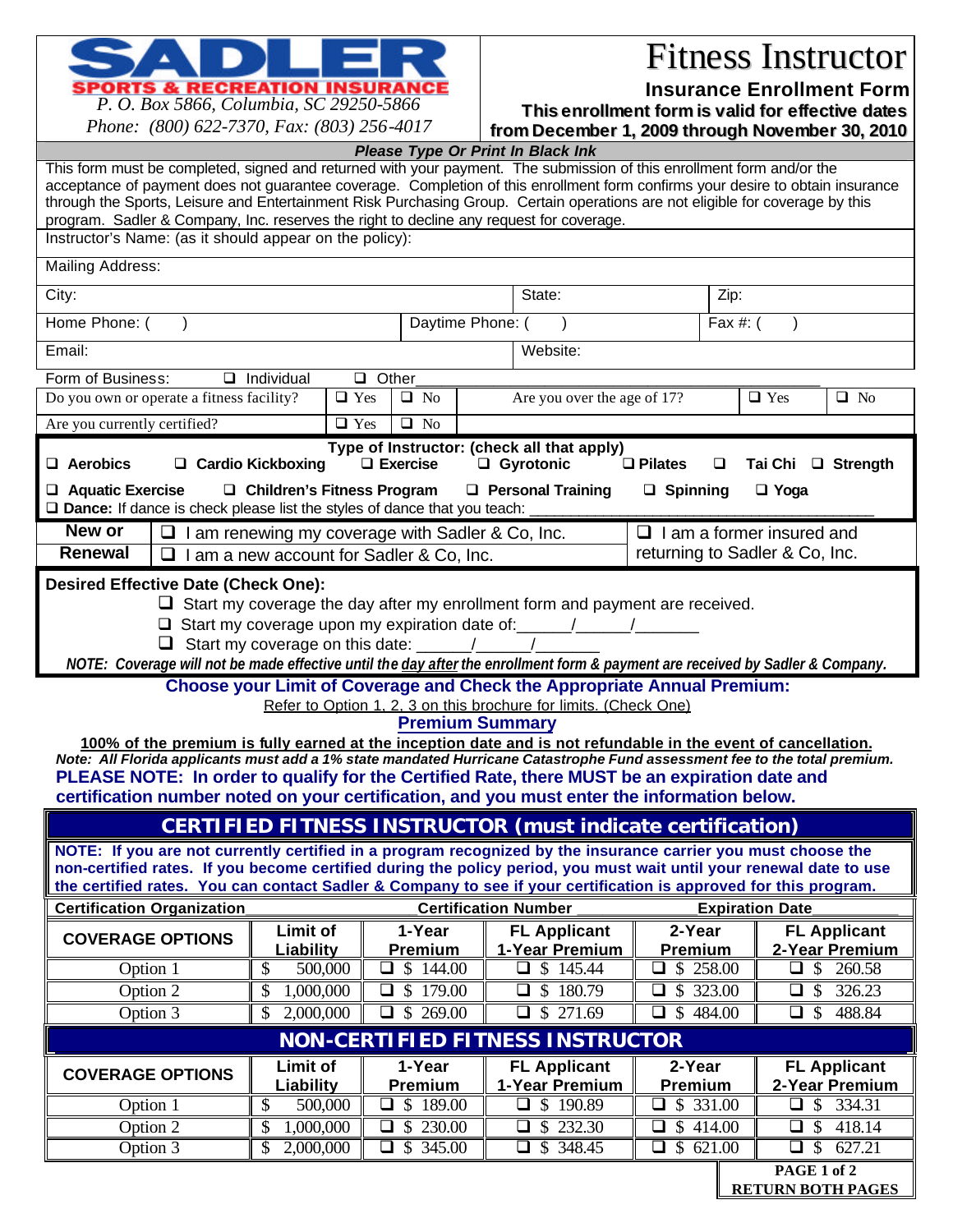| <b>Instructor's Name:</b>                                                                                                                                                                                                                                                                                                                                                                                                                                                                                                                                                                                                                  |
|--------------------------------------------------------------------------------------------------------------------------------------------------------------------------------------------------------------------------------------------------------------------------------------------------------------------------------------------------------------------------------------------------------------------------------------------------------------------------------------------------------------------------------------------------------------------------------------------------------------------------------------------|
| Certificate Requests: Please note that you will receive a certificate of insurance showing evidence that coverage has<br>been bound. Use this section to request any additional certificate needed for another entity. List the name and<br>mailing address of any entity requiring a Certificate of Insurance and indicate their relationship to you. Please<br>note that certificates will not be sent directly to these entities - they will be sent to you for you to deliver. (If you<br>do not provide the complete mailing address of the Certificate Holder or Additional Insured we cannot<br>issue the certificate of insurance. |
| Check the type of certificate that you are requesting: Additional Insured OR Evidence of Coverage                                                                                                                                                                                                                                                                                                                                                                                                                                                                                                                                          |
| Name of Certificate Holder:                                                                                                                                                                                                                                                                                                                                                                                                                                                                                                                                                                                                                |
| <b>Contact Person Name:</b>                                                                                                                                                                                                                                                                                                                                                                                                                                                                                                                                                                                                                |
| <b>Complete Mailing Address:</b>                                                                                                                                                                                                                                                                                                                                                                                                                                                                                                                                                                                                           |
| City:<br>State:<br>Zip:<br>Relationship To You: $\Box$ Owner/Lessor of premises $\Box$ Sponsor $\Box$ Certificate Holder $\Box$ Other (please specify/explain):                                                                                                                                                                                                                                                                                                                                                                                                                                                                            |
| Special Certificate Language Needed (please explain or attach information):                                                                                                                                                                                                                                                                                                                                                                                                                                                                                                                                                                |
| If additional certificates are needed, please attach a separate piece of paper with all of the information indicated above.                                                                                                                                                                                                                                                                                                                                                                                                                                                                                                                |
| NOTE: Requests cannot be processed without completing all of the information above. Please remember to verify<br>your requests as specified in any contracts you have signed prior to submitting your enrollment form for approval.<br>All certificate requests must be submitted in writing.                                                                                                                                                                                                                                                                                                                                              |
| <b>IMPORTANT:</b><br>In order to avoid a delay in processing, prior to mailing please verify that:                                                                                                                                                                                                                                                                                                                                                                                                                                                                                                                                         |
| $\Box$ The eligibility criteria as outlined in the brochure have been met<br>All questions/sections of the enrollment form have been answered/completed<br>The Warranty Statement section is signed<br>$\Box$<br>The required premium payment has been provided<br>□                                                                                                                                                                                                                                                                                                                                                                       |
| <b>HOW DID YOU HEAR ABOUT SADLER &amp; COMPANY:?</b><br><b>Already doing business with Sadler</b><br>Post Card From Sadler & Co.<br><b>Referral From A Friend</b><br>Catalogue/Magazine Advertisement: (Name of Catalogue/Magazine):<br><b>Google Search Engine ______Yahoo Search Engine</b><br><b>_Other Search Engine:</b>                                                                                                                                                                                                                                                                                                              |
| <b>PLEASE READ AND SIGN</b>                                                                                                                                                                                                                                                                                                                                                                                                                                                                                                                                                                                                                |
| <b>WARRANTY &amp; DISCLOSURE STATEMENT</b><br>I understand that the insurance company, in determining whether to provide insurance coverage, will rely on<br>the information contained in this form and all other information being submitted. I hereby warrant, represent<br>and confirm that, to the best of my knowledge, all information provided is complete, true and correct.                                                                                                                                                                                                                                                       |
| I am aware that the insurance company expects accurate reporting for my premium calculation. I understand<br>that my books and records may be examined or audited by the insurance company at any time during the<br>coverage period and up to three years afterwards. Intentional misrepresentation or misreporting may<br>jeopardize coverage.                                                                                                                                                                                                                                                                                           |
| I further acknowledge that I have reviewed all information provided with this enrollment form and understand<br>the exclusions that apply, as well as the activities and operation for which coverage is not provided.                                                                                                                                                                                                                                                                                                                                                                                                                     |
| Date: Date:                                                                                                                                                                                                                                                                                                                                                                                                                                                                                                                                                                                                                                |
| $\begin{tabular}{c} Title: & \hspace{1.5cm} \textbf{Title:} \hspace{1.5cm} \textbf{Output} \end{tabular}$                                                                                                                                                                                                                                                                                                                                                                                                                                                                                                                                  |
| NOTE TO ALL AGENTS & BROKERS - there are no commissions included in this program. Premiums are NET and<br>may not be altered on the enrollment form. A fee may be separately charged, subject to state insurance regulations. (In<br>addition, proof of coverage will be sent direct to the named insured and will not be sent to an agent.)                                                                                                                                                                                                                                                                                               |